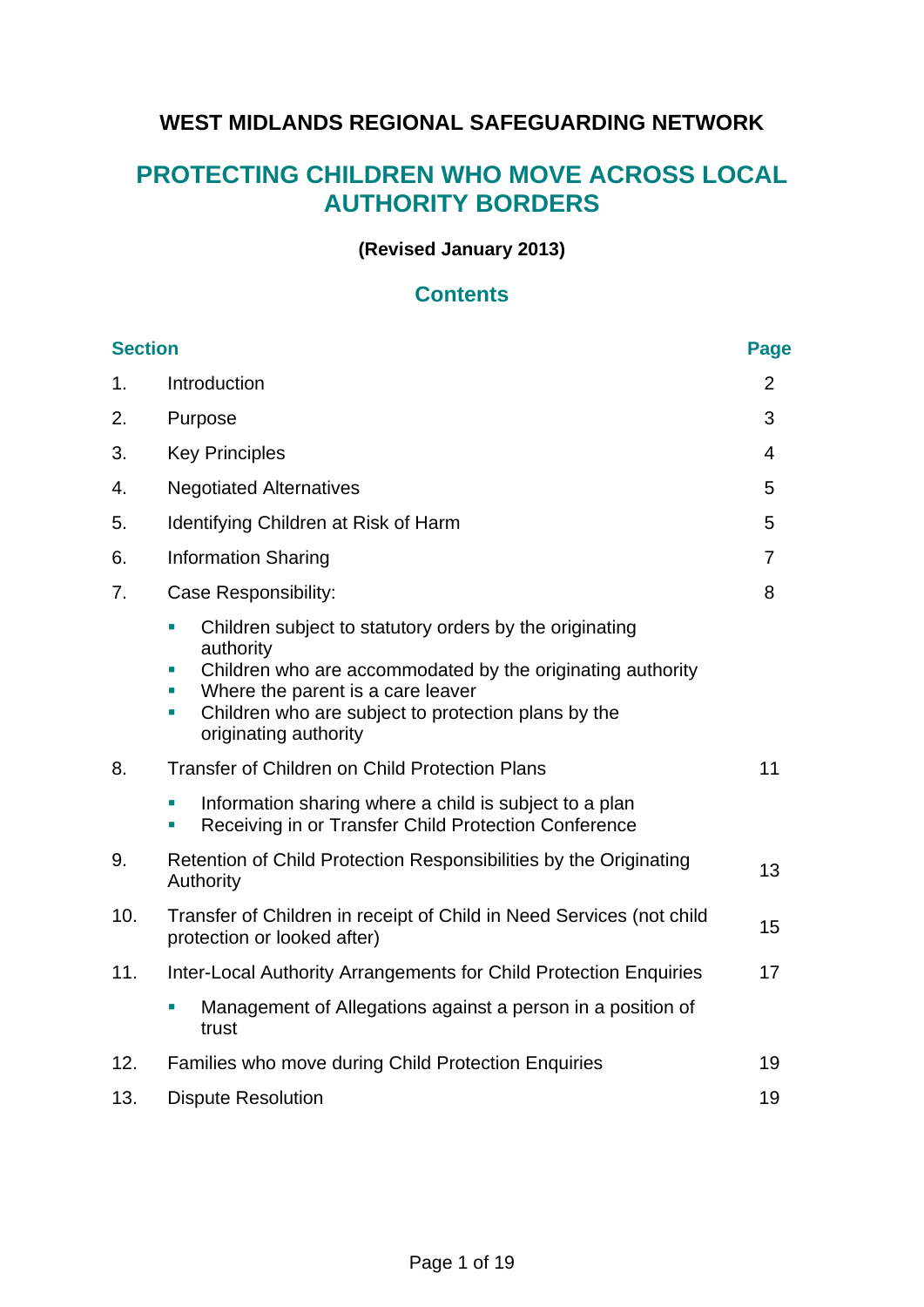## **1. Introduction**

- 1.1 Local authorities, the Police, Health services and Youth Offending Teams have a specific 'duty to co-operate' to ensure better outcomes and to improve the well-being of all children, including children who move frequently.
- 1.2 The responsibility for delivery of the universal services offered by Health and Children's Services (Education) belongs to the area in which a child is living.
- 1.3 Arrangements for the delivery of targeted children's services are more complex. This guidance sets out the arrangements for the delivery of Children's Services where:
	- children move across Local Authority boundaries either to live or to receive services, on either a temporary or permanent basis, and safeguarding concerns arise; and
	- they are also, Children in Need, including those in need of protection and subject to Children Protection Plans, as defined by the Children Act 1989, or they are Looked After Children where child protection concerns arise.
	- they are not Children in Need, but are receiving universal services outside of their LA area, and child protection concerns arise in the out of authority service.

The effective and robust transfer of information is critical in such circumstances.

- 1.4 In order to provide mobile families with responsive, consistent, high quality services, local authorities and agencies in the West Midlands must develop and support a culture of joint responsibility and provision for all children in the West Midlands.
- 1.5 Children and families who move most frequently between local authorities are homeless families, asylum seekers and refugees, families experiencing domestic violence, gypsy and traveller families and looked after children. It is also important to recognise that some families will move between authorities to avoid or divert professional contact where safeguarding or child protection concerns have been identified
- 1.6 Frequent movers can find it difficult to access the safe, reliable and consistent delivery of service they need. For those already socially excluded, moving frequently can worsen the effects of their exclusion and increase the vulnerability of the children.
- 1.7 The need to safeguard children in these circumstances is widely recognised as a compelling priority.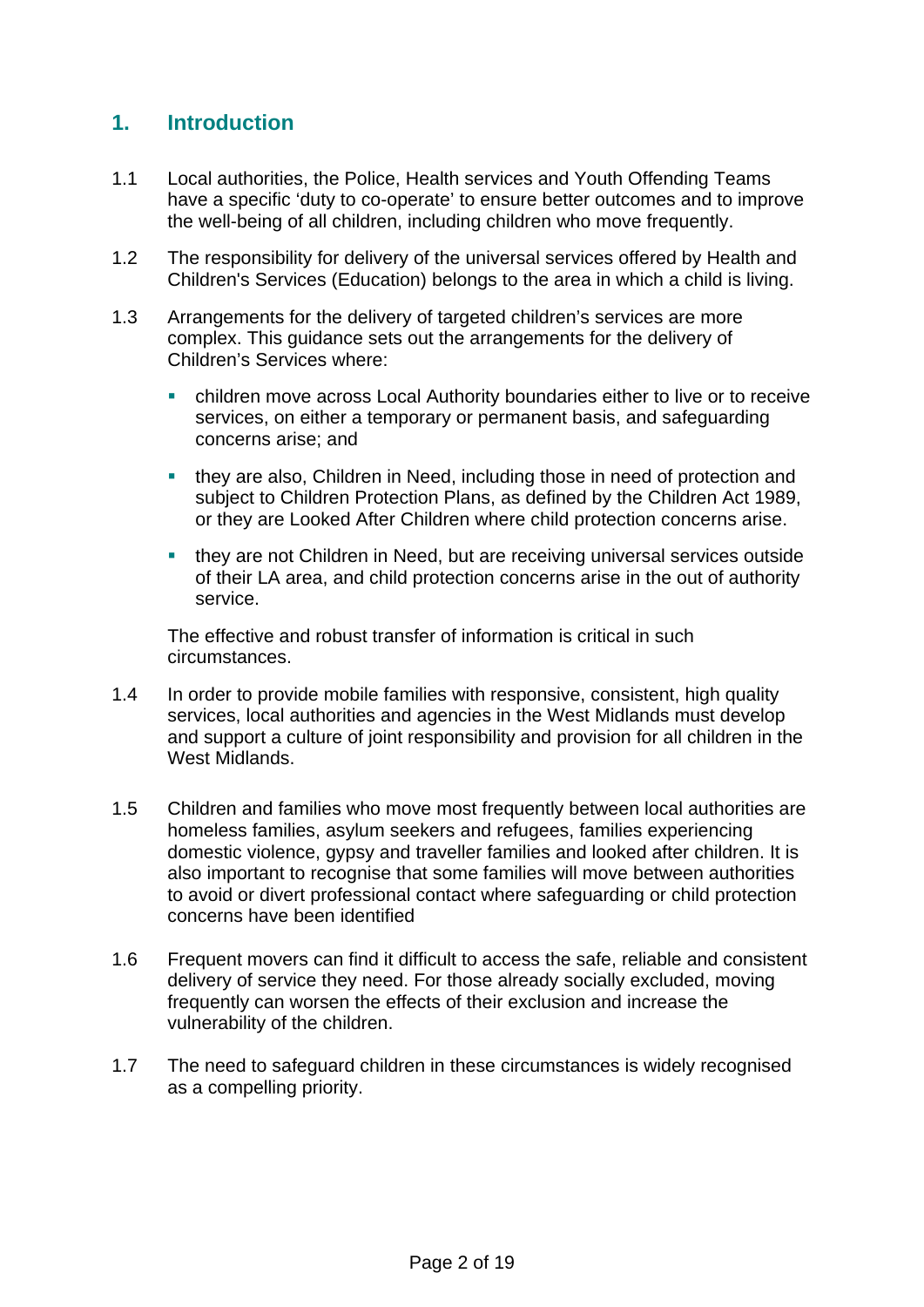### **2. Purpose**

- 2.1 This guidance focuses specifically on safeguarding responsibilities in relation to children who move across Local Authority boundaries where they are also Children in Need, including those in need of protection and subject to Child Protection Plans as defined by the Children Act 1989, and Looked After Children; and other children receiving an out of authority service where child protection concerns arise within that service.
- 2.2 It provides a framework for the Local Authorities in the West Midlands to establish respective responsibilities on behalf of all children where an assessment has identified that it is in their interests to receive support or protection.
- 2.3 It should be noted that in relation to Looked After Children, this guidance specifically focuses on responsibility for child protection enquiries where children are placed, or receiving services, outside of their originating authority. It is in addition to, and does not affect, the notification arrangements required under the Care Planning, Placement and Case Review (England) Regulations 2010.
- 2.4 This guidance:
	- **Defines the terms 'originating authority'** as the local authority where the family previously lived, and **'receiving authority'** as the local authority to which the family has moved.
	- Defines **'home authority'** as the local authority holding case responsibility, or, if the child is not on active caseload to Children's Social Care, as the local authority where the child is living. The term **'host authority'** refers to the authority where the child may be found, is visiting for a short break or in receipt of specified services (e.g. education). The home or host authority could also be an 'originating' or 'receiving in authority.'
	- Defines **'ordinary residence'** as the place where the person with parental responsibility for the child lives.
	- Covers both temporary and permanent moves, regardless of the nature of the accommodation in which the child and/or family are living e.g. private or public housing. It sets out the arrangements for case responsibility, during such temporary and permanent moves according to the legal status of the child, and negotiated alternatives in exceptional cases.
	- Addresses local authority children's social care cases and other responsibilities in relation to children in need, including those in need of protection. Other local authority services and other agencies will have arrangements determined by different legislation and guidance;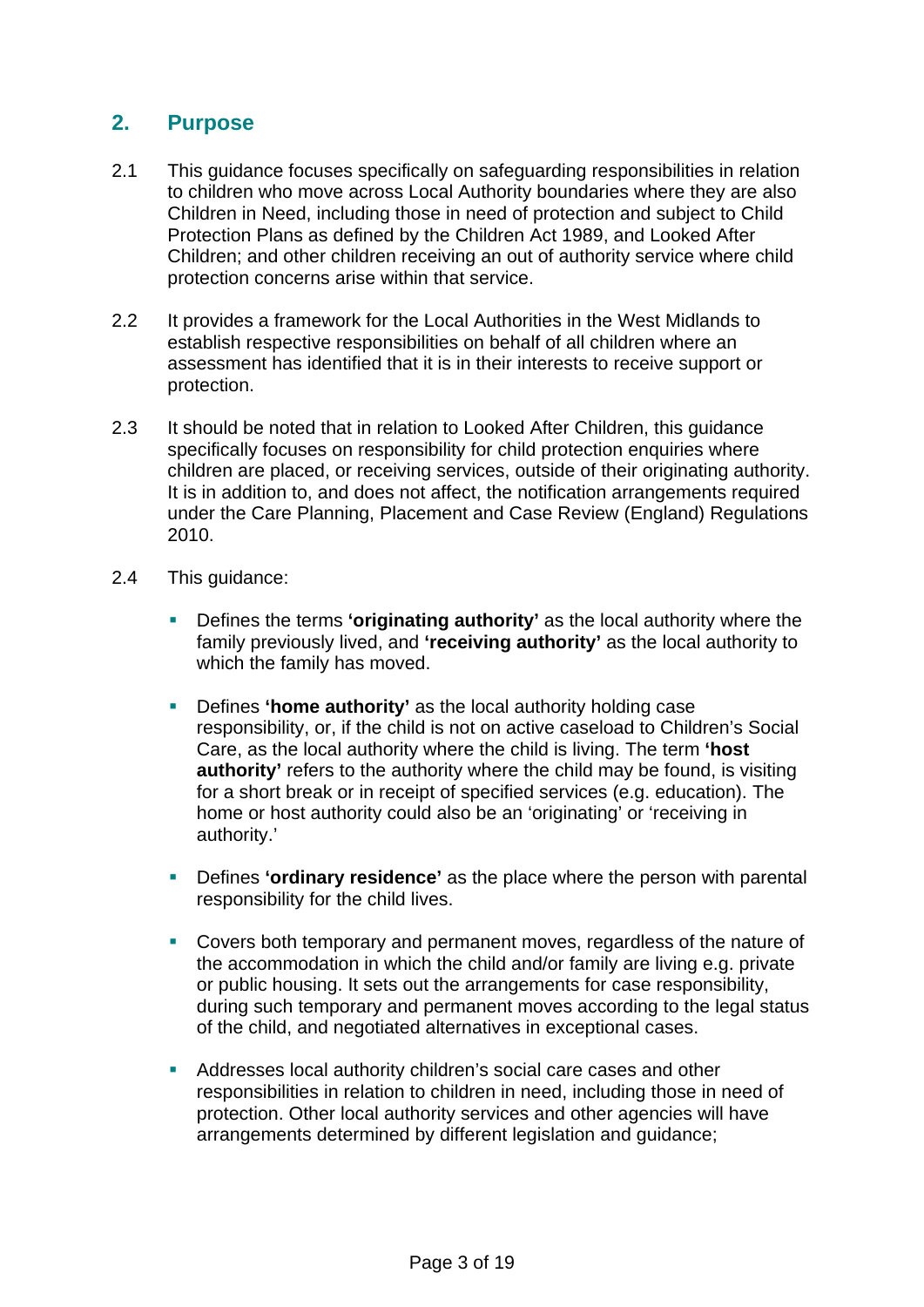- Excludes LA housing provision or LA children's social care funding of housing or subsistence costs included in a child in need plan. These remain the responsibility of the originating local authority until the housing issue is resolved, although the receiving authority may become responsible for other aspects of service delivery.
- Sets out the information that needs to be shared to ensure that appropriate arrangements are in place to safeguard children and promote their welfare.
- 2.5 The Local Authorities who have agreed to this guidance are:

| <b>Staffordshire</b>        |
|-----------------------------|
| <b>Stoke</b>                |
| <b>Telford &amp; Wrekin</b> |
| Walsall                     |
| Warwickshire                |
| Wolverhampton               |
| Worcestershire              |
|                             |

# **3. Key Principles**

- 3.1 It is best practice for children in need to receive services from agencies which are local to where they living. This applies particularly to health, education and social work services.
- 3.2 Where an authority is providing services to a child in need or has identified a child in need, and the child moves to a new address, it is therefore essential that these assessments and/or services are effectively co-ordinated and transferred to local agencies. This includes children who move in planned or in unplanned circumstances across local authority boundaries. The application of this principle in relation to the different legal status of children is set out in Section 7 below on case responsibility.

### 3.3 The guidance

- **Upholds the paramountcy of children's welfare;**
- **Encourages the review and reassessment of the needs and risks as a** child's circumstances change;
- Supports the making of defensible decisions in the best interest of the child as well as managing service-provision within inter-authority arrangements;
- Requires the negotiation of agreed actions between managers within respective authorities and confirmation of those agreements in writing.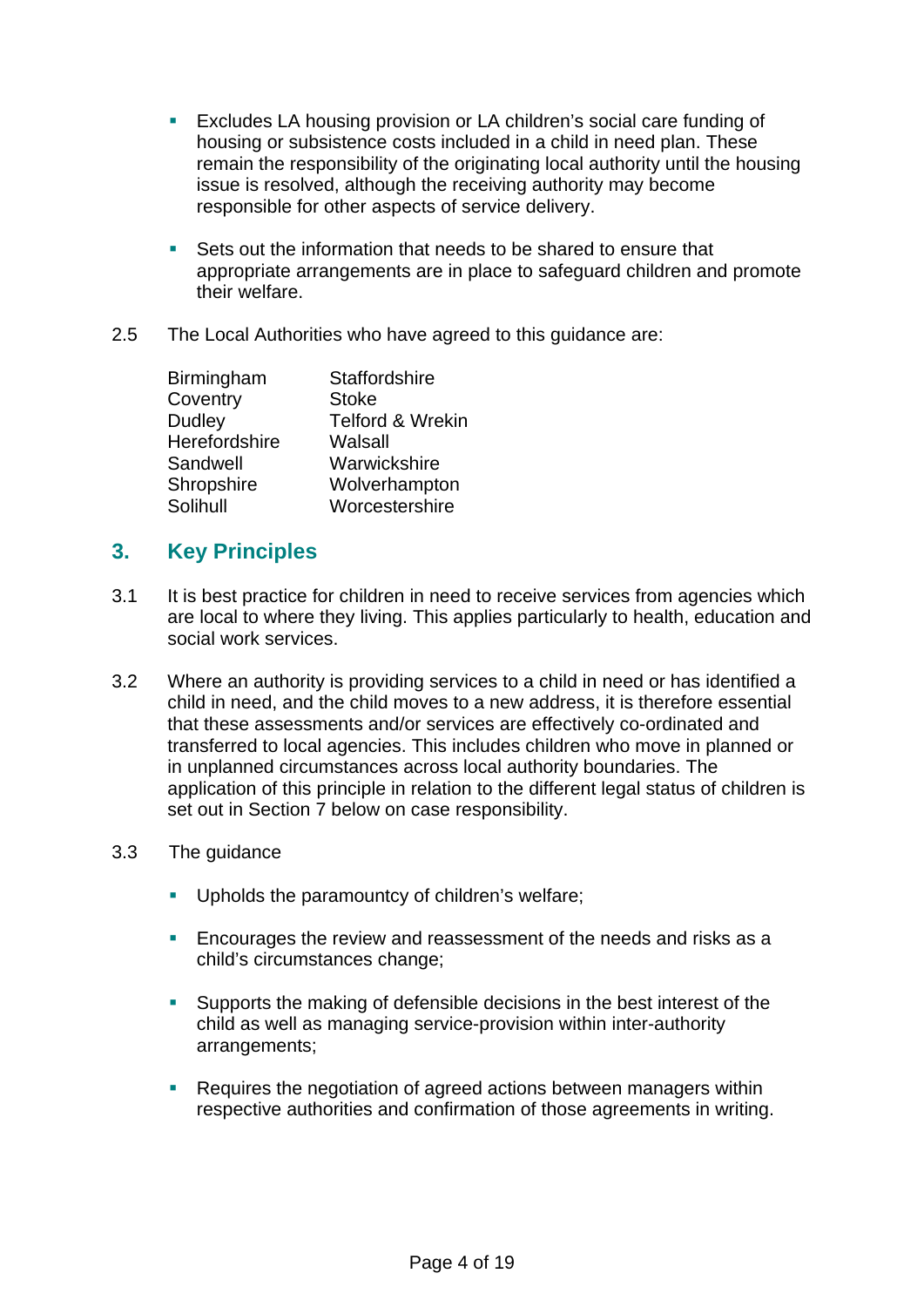## **4. Negotiated Alternatives**

- 4.1 In exceptional cases, in response to the circumstances of an individual child, a LA children's social work first line manager or above may negotiate different arrangements to those set out here, with their equivalent in another authority. Examples of exceptional arrangements are given in Section 10 of this guidance and Section 9 sets out the arrangements when the originating authority retains responsibility for a child subject to a Protection Plan.
- 4.2 In such cases it should be evidenced why an alternative arrangement is in the best interests of the child.
- 4.3 Such negotiated departure from this procedure should be confirmed in writing by both the originating and receiving authorities within **48 hours of the agreement being made**.

## **5. Identifying children at risk of harm**

- 5.1 When families move frequently, it is more difficult for agencies to identify risks and monitor a child's welfare.
- 5.2 All professionals in all agencies should be alert to the possibility that a child and family who have moved may not be in receipt of universal services, and that the parents may move to conceal other risk factors, and/or to actively avoid intervention from universal and targeted services.
- 5.3 The following circumstances associated with children and families moving across authority boundaries are a particular cause for concern:
	- A child and family, or pregnant woman not being registered with a GP;
	- A child not having a school place or whose attendance is irregular;
	- A child or family having no fixed abode (e.g. being homeless or living temporarily with friends and relatives) in so far as it impacts on the welfare of the child;
	- Several agencies holding information about the child and family, which is not co-ordinated, and/or which has not followed the child or family (i.e. information which is missing or has gaps);
	- A move which disrupts an assessment or planned work with the child or their family which is likely to identify safeguarding concerns or address the child's needs;
	- **Evidence of repeated assessments.**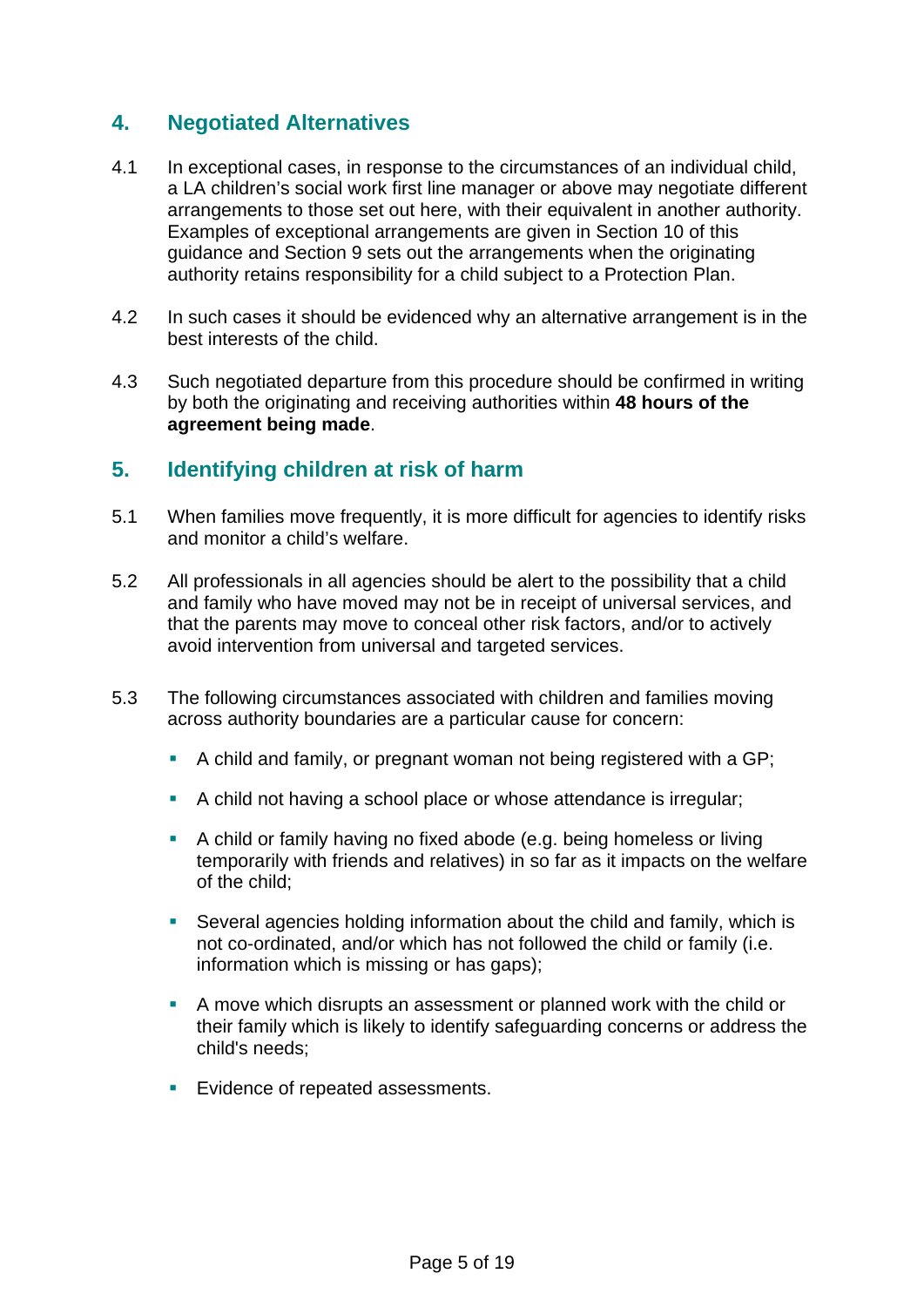- 5.4 All agencies in contact with families who have moved, must establish basic information i.e. full names, dates of birth, previous address, registration with doctor and enrolment in school. The relevant agency must be notified if a child is not appropriately registered/enrolled
- 5.5 Professionals should be competent in proactively linking the family into local universal services, for example:
	- Seeking information about the child/family (full names, dates of birth, previous address, GP's name, if attending any school etc);
	- **Providing information about relevant services;**
	- **Following up to ensure that the family has registered with a local GP and** school and has made contact with other relevant services to which the child is entitled;
	- **Engaging appropriately with relevant agencies regarding any concerns** which emerge.

#### **Where there are Co-Parenting Arrangements**

- 5.6 Where there is more than one 'Responsible Authority' involved in a case, it is important that both 'Responsible Authorities' fully understand the implications of that child spending time in and between both locations.
- 5.7 Therefore, it is important that:
	- When children are on a Protection Plan and there is a co-parenting arrangement (however imbalanced) across different areas, the two areas should jointly plan for the children's safety. It will need to be determined which Authority will have lead responsibility for the Plan, and the second Authority will need to hold the child on a temporary plan. Reviews will be managed by the lead Authority but will involve both Authorities until the child is no longer a 'child in need.'
	- children for whom there is a **[Child Protection Plan](http://www.proceduresonline.com/resources/keywords_online/nat_key/keywords/child_protection_plan.html)** who spend time with separated parents/carers are safeguarded in both areas and have their needs assessed in both locations;
	- both parents are assessed the national picture of **[Serious Case](http://www.proceduresonline.com/resources/keywords_online/nat_key/keywords/serious_case_review.html)  [Review](http://www.proceduresonline.com/resources/keywords_online/nat_key/keywords/serious_case_review.html)s** indicates that the focus of attention is mainly on the mothers, with little consideration of the role and parenting capacity of fathers.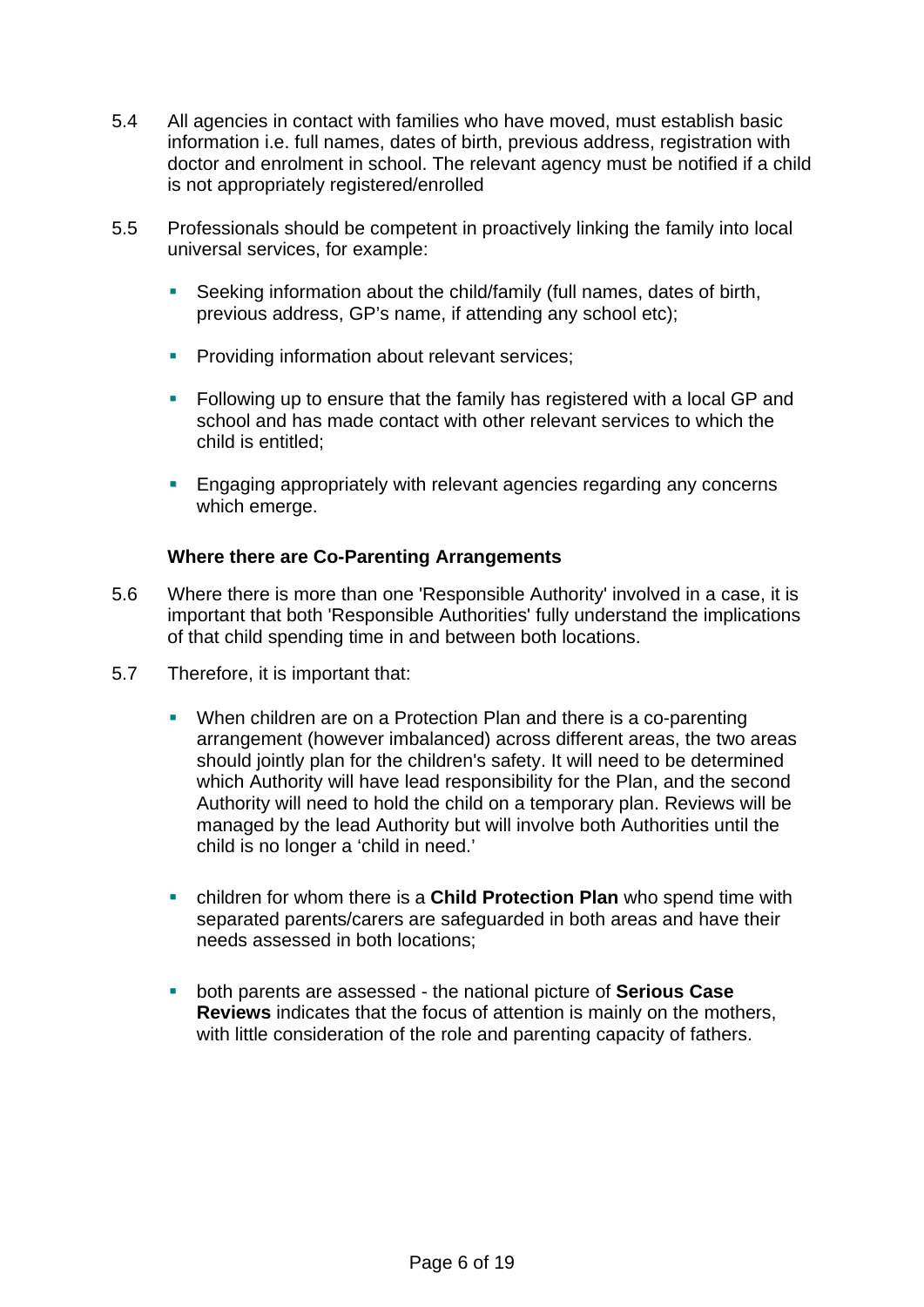### **6. Information Sharing**

- 6.1 For agencies to maintain contact with children and families who move frequently, information needs shared accurately and in a timely manner. Professionals should therefore:
	- **Ensure that all forenames and surnames used by the family are provided,** and clarification is obtained about the correct spelling of all names used;
	- **Ensure that accurate dates and places of birth for all household members,** wherever possible;
	- **Record all addresses used by the family within the last two years;**
	- Clarify relationships between the child and other household members, if possible with documentary evidence;
	- Ask the child and family which statutory or voluntary organisations they are in contact with.
- 6.2 When a family move to another area and there are concerns about the welfare of a child of the family, all agencies are responsible for:
	- **Ensuring that other agencies who have been working with the child and** family are aware of the move; and
	- **Providing appropriate information to colleagues in equivalent agencies in** the receiving area

This should be done before the move where possible, otherwise as soon as possible afterwards.

- 6.3 Professionals in originating authorities must ensure that their counterparts in the receiving authority have been sent a copy of all relevant **records before the move, or if that is not possible, with within five working days** of being notified that the family has moved.
- 6.4 If agencies in the receiving authority become aware of a family moving into their area in circumstances that suggest there may be cause for concern about the welfare of one or more children, they will contact their equivalent agencies in the originating area to request the information. On receiving the request, the first line manager for the relevant originating authority's services is responsible for providing the information within **one working day**.
- 6.5 Professional staff in receiving authorities must ensure that they request relevant records from their counterparts in originating authorities immediately when notified of the move.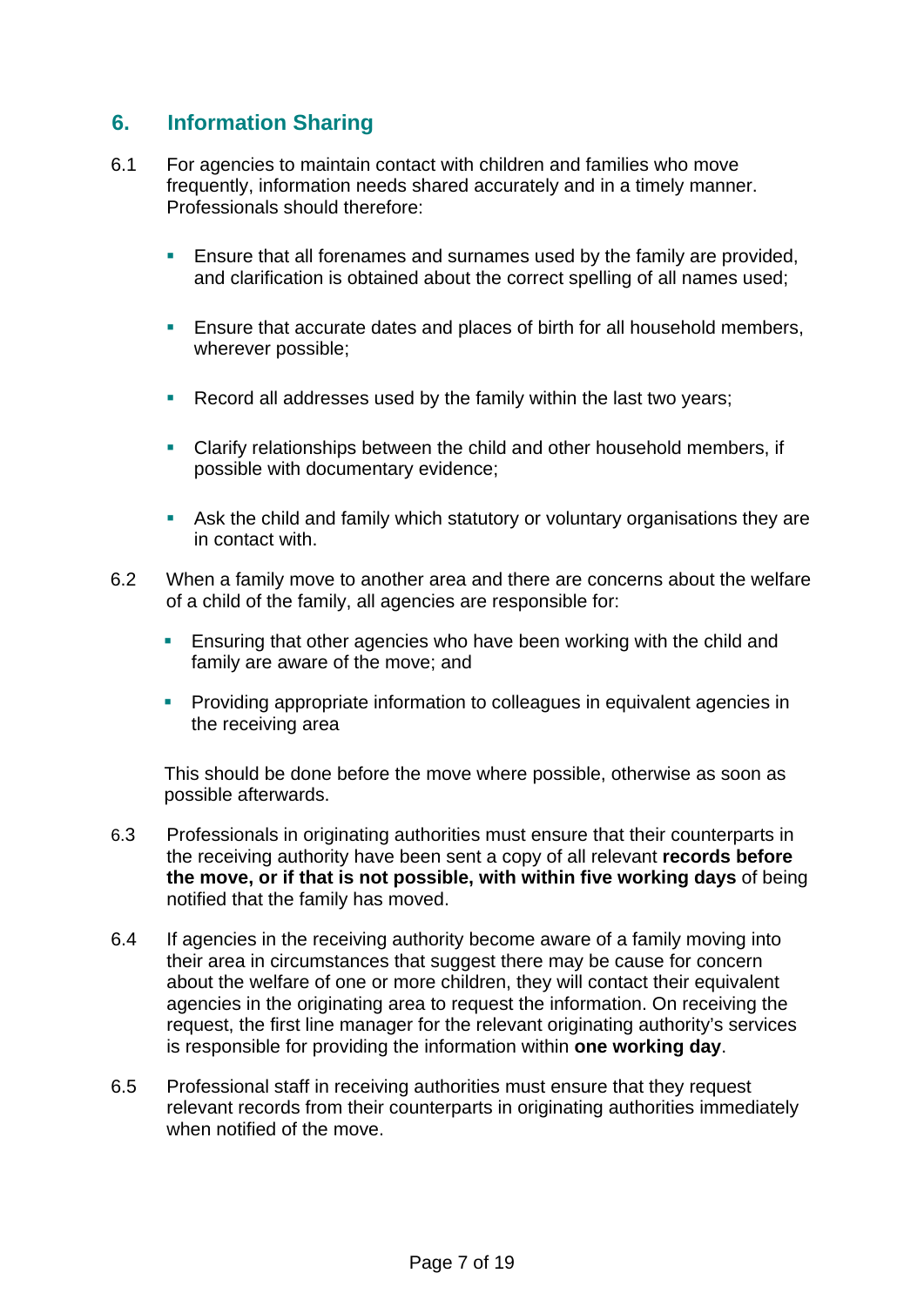- 6.6 All attendances of children at accident and emergency departments should be communicated to the child's GP by the hospital's paediatric discharge system or paediatric liaison arrangements.
- 6.7 Where the immigration status of the child and their family is not confirmed or where there are safeguarding concerns, the UK Border Agency should be notified of any movements.
- 6.8 Where a young person who is receiving services as a care leaver moves into another LA area there is no duty to notify the receiving authority. However, in agreement with the young person, this may be appropriate in some circumstances.
- 6.9 Case responsibility in relation to looked after children and children who are the subject of Protection Plans is set out in Section 7.

# **7. Case Responsibility**

- 7.1 The authority in which a child has their 'ordinary residence' is normally responsible for providing the child with LA Children's Social Care Services, subject to the exceptions set out in paragraph 7.2 below.
- 7.2 If a child moves their place of ordinary residence, the circumstances when responsibility is retained by the originating authority are when the child is:
	- Subject to a care order or an interim care order in the originating authority;
	- Accommodated by the originating authority;
	- **Subject of a child protection plan in the originating authority;**
	- In receipt of services (as a Child in Need) from the originating authority;

Responsibility for leaving care services for a parent/expectant parent who is also a care leaver also remain with the originating authority (see Paragraph 7.9)

The arrangements for transfer of case responsibility for children subject to protection plans and other children in need are set out in Sections 8 and 10. Section 11 sets out the arrangements where more than one Authority may be involved in Section 47 Enquiries, and Section 12 sets out the arrangement when families move their place of ordinary residence during S47 Enquiries.

7.3 Where housing and any subsistence costs are being provided by the originating authority (previous place of 'ordinary residence'), these costs should continue to be borne by the originating authority until the child and family's housing needs are resolved. Other LA children's social care, or other services, should be provided by the receiving authority in accordance with this procedure.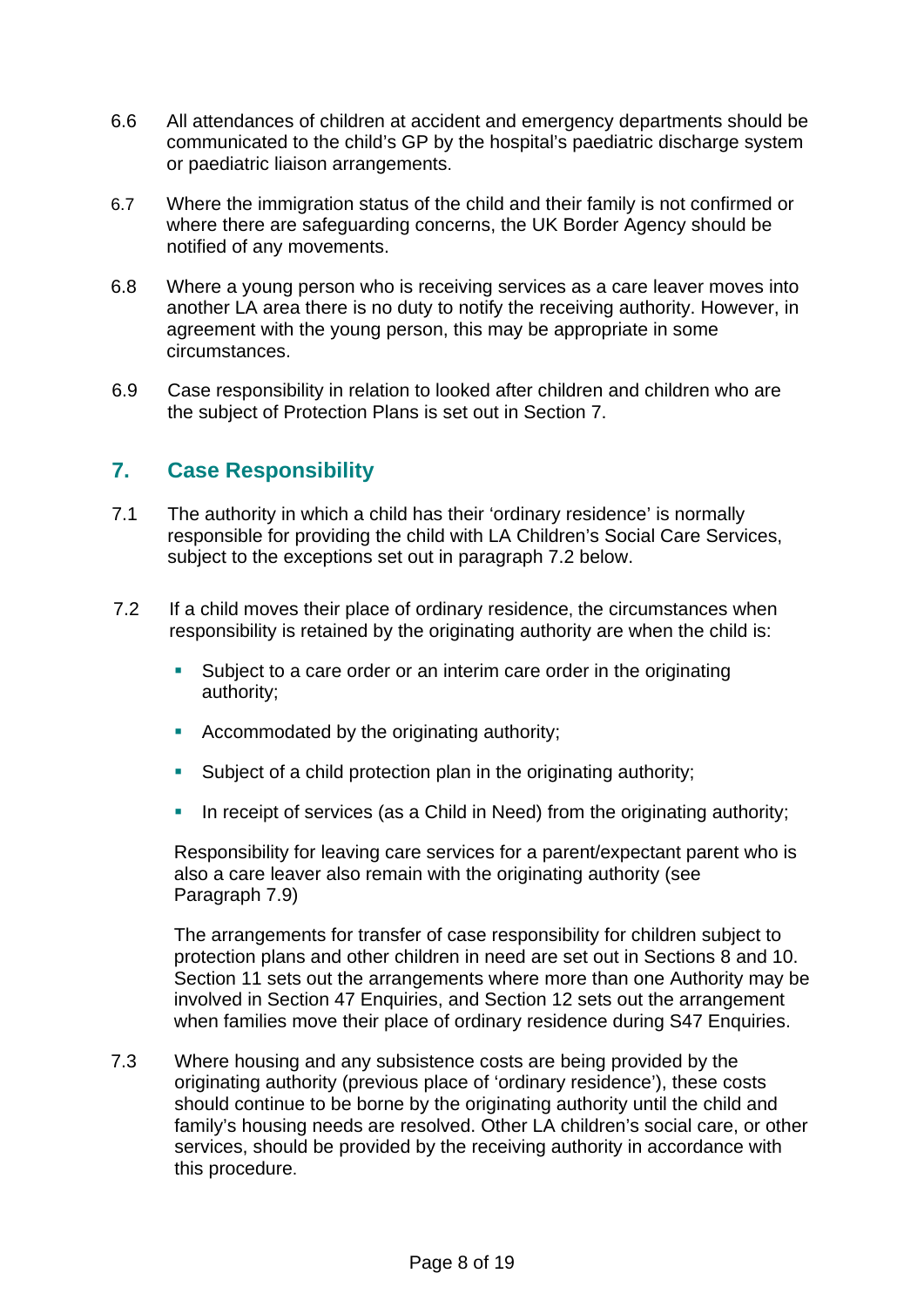### **Child subject to a statutory order in the originating authority**

- 7.4 Children subject to a care order, an interim care order, any form of supervision or family assistance order, an emergency protection order, a child assessment order, or subject to current use of police protection powers remain the responsibility of the originating authority.
- 7.5 Where a care, supervision or family assistance order is in force, the receiving authority may (and this must be confirmed in writing by a LA children's social care first line manager or above) agree to provide required services on behalf of the originating authority. However, the legal responsibility remains with the originating authority.
- 7.6 Any child protection enquiries which may arise in respect of a looked after child are the responsibility of the local authority in whose area the child is found, unless both authorities agree that the originating authority will undertake this role, and the originating authority arrive to do so within the timescale for the child. See Section 11 below for further guidance.

#### **Child accommodated by the originating authority**

- 7.7 An accommodated child remains the responsibility of the originating authority until:
	- They are discharged from accommodation; or
	- Agreement is reached, and confirmed in writing by LA children's care first line managers for both authorities, that the receiving authority will accommodate the child.
- 7.8 As noted above, any child protection enquiries which may arise in respect of a looked after child are the responsibility of the local authority in whose area the child is found, unless, both authorities agree that the originating authority will undertake this role, and the originating authority arrive to do so within the timescale for the child. See Section 11 below for further guidance.

#### **Where the parent is a care leaver**

7.9 Where a child is a mother/expectant mother and is accommodated or subject to leaving care arrangements (potentially up to 25 years), and is placed by the originating authority in another borough, the authority in which the mother is living is responsible for the baby (the subject is the new baby). If the unborn baby is already the subject of a pre-birth Child Protection Plan the arrangements for transferring the child protection plan must be followed. As noted in paragraph 7.2 above, responsibility for 'care leaver services' to the mother remain with the originating authority. Close working relationships between the two authorities will be particularly important.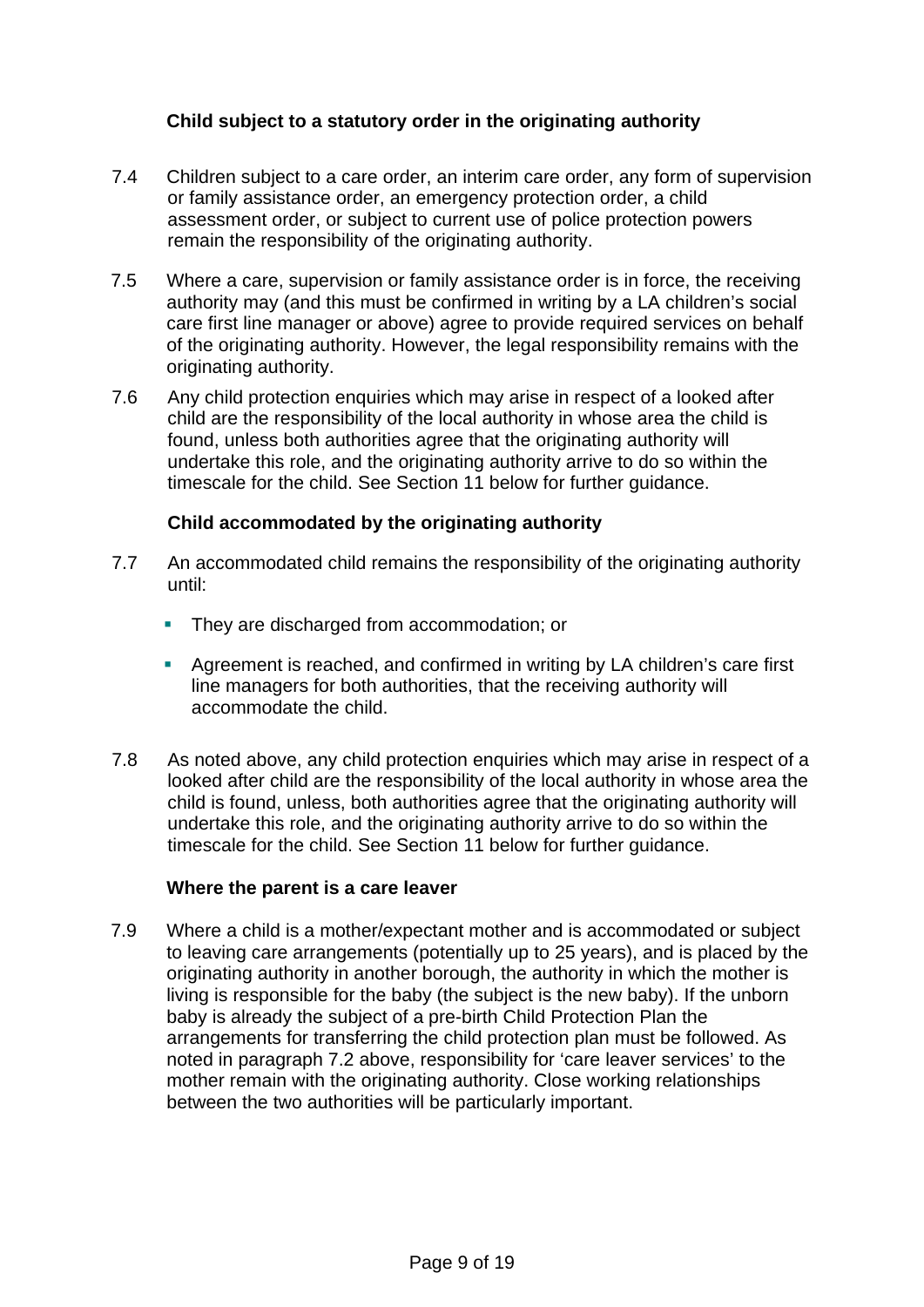#### **Child subject of a child protection plan in the originating authority**

- 7.10 All reasonable efforts should be made to house children who are subject of a child protection plan or to a child protection enquiry within the borough, unless a move is part of the child protection plan. This applies to both temporary and permanent housing provision.
- 7.11 The responsibility for a child subject of a protection plan, and co-ordination of the inter-agency working, remains with the originating authority until the receiving authority's transfer child protection conference. See Section 8 below for further guidance.
- 7.12 If the distance between the two authorities is so great that the Social Worker from the originating authority cannot effectively carry out home visits and other tasks required by the protection plan, the receiving and originating authorities must negotiate how the plan will be implemented between the move and the Receiving In Child Protection Conference. Such an agreement, setting out their respective roles and responsibilities (prior to the receiving in conference), must be confirmed in writing at LA Children's Social Care first line manager or above **within one week of the family moving**.
- 7.13 During the period before the Receiving In (transfer) child protection conference the designated child protection manager of the receiving authority should place the child on its database as subject of a Child Protection Plan from the date of the actual move, or when informed of the move if this is later.
- 7.14 Any child protection enquiries which may arise in respect of the child are the responsibility of the area in whose area the child is found, unless they agree that the originating authority will undertake this role and the originating authority arrive to do so. See Section 11 below for further guidance.
- 7.15 If the child is also subject to a 'Pre-Proceedings Agreement' under the Public Law Outline, there will need to be a planning discussion between Children's Social Care and their Legal Departments in the originating and receiving authorities, in order to ensure effective arrangements are in place.
- 7.16 The originating authority's responsibility for a child subject of a child protection plan ceases when, following from a 'receiving in' (transfer) child protection conference:
	- The receiving authority's transfer child protection conference makes a decision about the continuing need for a protection plan;
	- **Management responsibility is transferred to the receiving authority;**
	- **These decisions have been confirmed between the two authorities and this** has been conveyed in writing between the originating and receiving authorities.
- 7.17 The LA Designated Child Protection Manager in the receiving authority must inform the LA Designated Child Protection Manger in the originating authority of the result of the conference. The LA Designated Child Protection Manager in the originating authority is responsible for notification of parents and other agencies where case responsibility has transferred to a new area.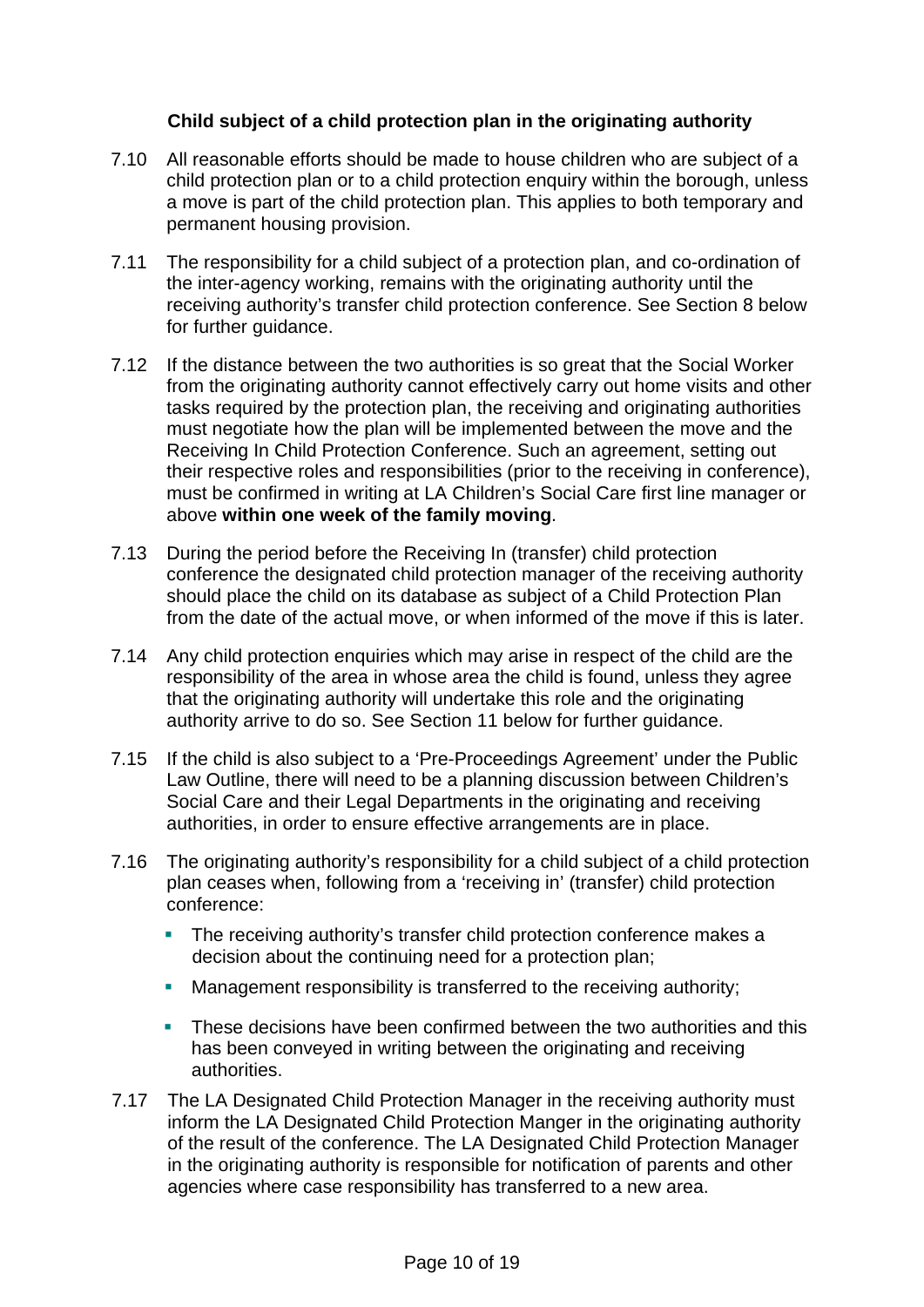## **8. Transfer of Cases – Children subject to Child Protection Plans**

#### **Information Sharing Process**

- 8.1 If a professional from any agency discovers that a child who is the subject of a protection plan is planning to move or has moved out of/into the area, they should inform the lead social worker immediately, and confirm this information in writing, whenever practicable on the same day.
- 8.2 Practitioners in the originating authority should ensure that members of the family are aware that information will be shared with agencies in the receiving authority.
- 8.3 The lead social worker (or other worker designated by the LA) must inform the following persons of the (proposed) move:
	- All other professionals involved in the case in the originating authority;
	- The receiving LA children's social care:
	- The LA Designated Child Protection Manager of the originating authority; and
	- The LA Designated Child Protection Manager of the receiving authority.
- 8.4 If the move has occurred already, the lead social worker should complete these tasks immediately and must send copies of the documentation listed below within five working days.
- 8.5 If the move has not yet taken place the lead social worker should complete these tasks in advance of the move.
- 8.6 Each agency in the originating authority will:
	- Send detailed information to its reciprocal agency in the receiving authority;
	- **Ensure that its reciprocal agency in the receiving authority is aware of its** role in the protection plan;
	- Inform the lead social worker of the name and details of staff in the receiving area;
	- Notify the lead social worker of any factors likely to affect the child protection plan
- 8.7 The first line manger/lead social worker (or other worker designated by the LA) in the originating authority must:
	- Make contact with agencies in the receiving authority to ensure that the level and type of service being provided satisfies the requirements of the protection plan;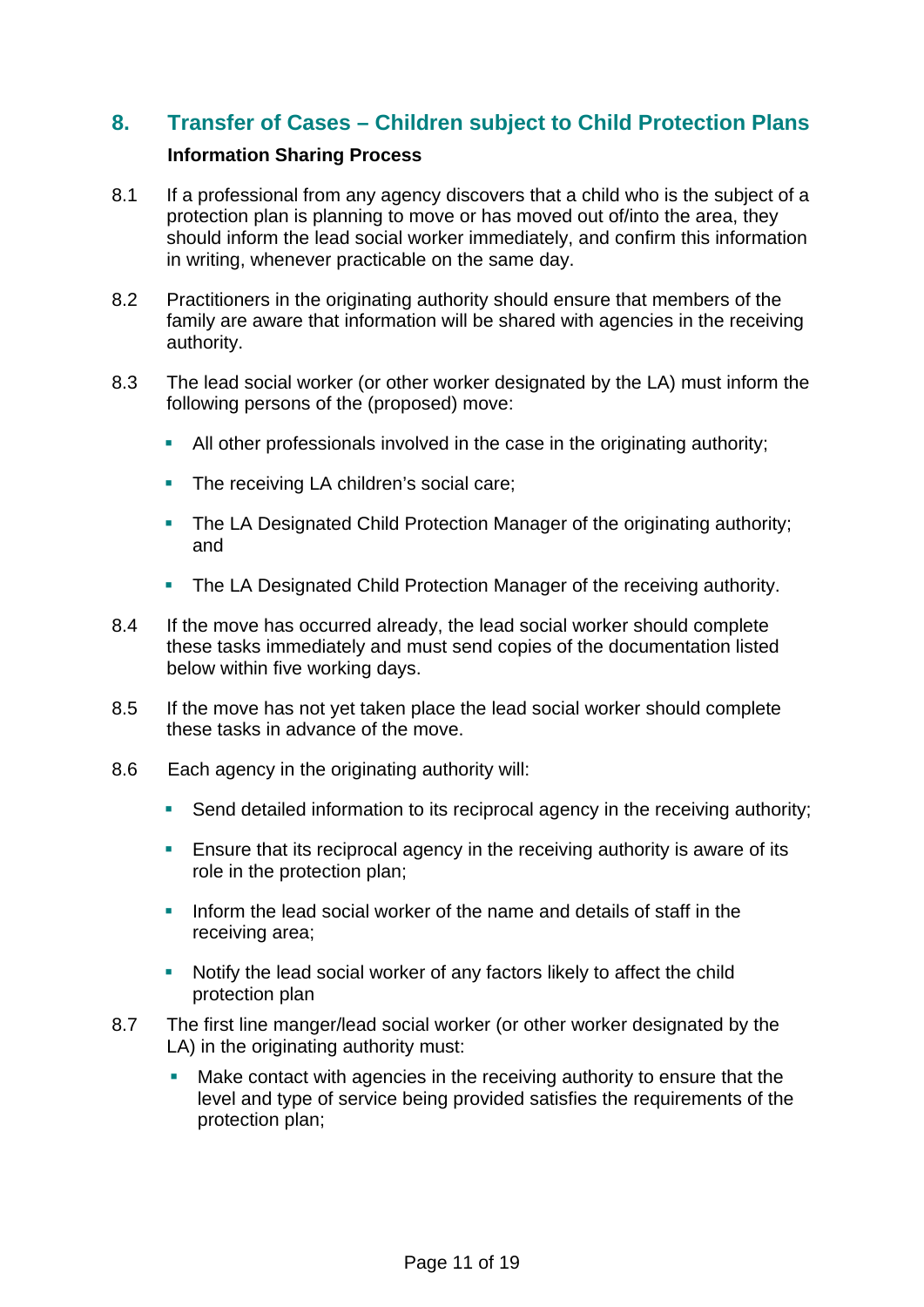- As a minimum, provide the Children's Social Care in the receiving authority with a copy of the current Child Protection Plan, Conference Report/Core Assessment and Conference Minutes;
- **Inform their own Designated Manager for Child Protection**
- **Discuss any difficulties with their supervisor;**
- Initiate use of any of the local authority's statutory powers made necessary by the move;
- **Provide a report and attend the child protection transfer conference.**
- 8.8 When case responsibility is to be transferred, the lead social worker must inform all agencies in the originating authority of the arrangements so that staff can transfer records and attend and provide information to the receiving authority's 'receiving in' (transfer) child protection conference.
- 8.9 During the period before the 'receiving in' (transfer) conference, LA children's social care in the receiving authority must ensure that it has received sufficient information from the originating authority to:
	- Understand the details of the case
	- **Understand the child protection plan and safeguarding arrangements**

 If necessary, they should seek clarification from agencies in the originating authority.

- 8.10 The arrangements for any joint working prior to the receiving in conference which are necessitated due to the distance between the originating and receiving authorities are set out in Section 7 above.
- 8.11 If agreement about transfer cannot be reached within 15 working days after notification is provided to the receiving authority this must be escalated to senior managers. The originating authority retains responsibility until agreement is secured.

#### **Receiving In Child Protection Conference**

8.12 The receiving authority must convene a Receiving In (transfer) child protection conference within 15 working days from the date that a child subject of a protection plan moves into its area, or discovering that a child subject of a protection plan has moved into its area. If a planned transfer of responsibility is being arranged they must invite all practitioners from the originating authority who are significant in the child protection plan.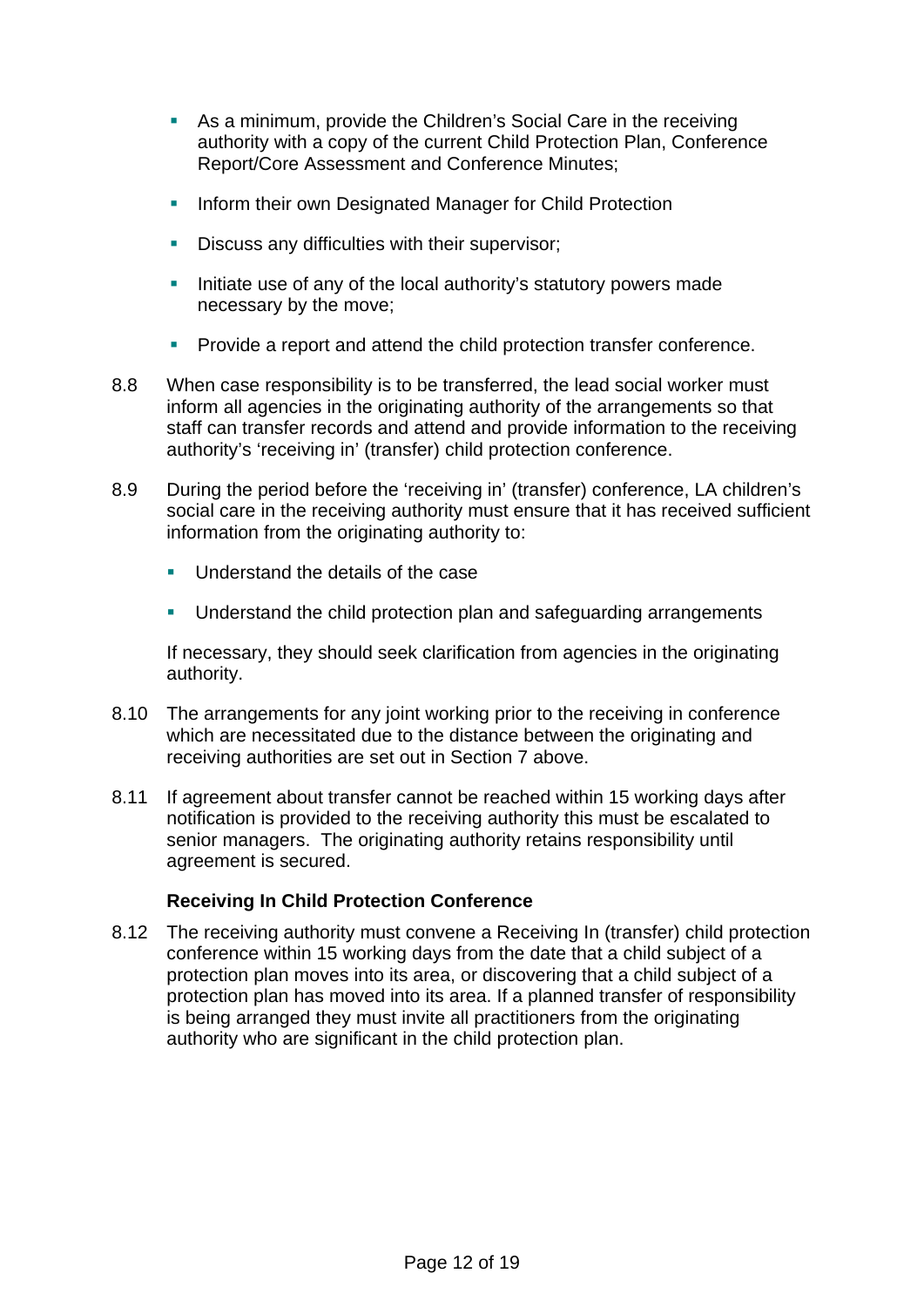- 8.13 The transfer child protection conference must have access to all the information required to make fully informed decisions and develop a robust protection plan. Each of the receiving local agencies must ensure that all relevant information from their originating authority counterparts is made available to the conference – this may require them to make a request for further information. The agencies should also provide any new information to the conference. The originating authority agencies are responsible for providing this information to the receiving authority. If there are difficulties in receiving the information this must be escalated to senior manager level.
- 8.14 At the transfer child protection conference:
	- A decision is made about the continuing need for a protection plan;
	- Management responsibility is transferred to the receiving authority;
	- **These decisions are confirmed in writing as having been agreed between** the originating and receiving authorities
- 8.15 The transfer child protection conference may recommend that although case responsibility is transferred to the receiving authority, joint work with professionals from agencies in the originating authority continues for a time limited period. Where this occurs, the originating authority must comply with the terms of the revised child protection plan.
- 8.16 The Local Authority Child Protection Designated Manager in the originating authority must be informed in writing of the result of the conference and is responsible for notification of other agencies where case responsibility has transferred to a new area.

### **9. Retention of Child Protection Plan Responsibilities by the Originating Authority**

- 9.1 The originating authority should retain child protection responsibilities where the child protection plan specifies a move out of an authority for a time-limited period. The originating authority may require assistance from the receiving authority to carry out the protection plan.
- 9.2 These may be circumstances where:
	- The child temporarily stays with friends/family in another authority;
	- There is a time limited placement in a residential/mother and baby unit:
	- A parent is supported for a time limited period to live with a specified person e.g. relative or friend in another authority;
	- The child is admitted to hospital in another authority

In these situations a transfer conference is not necessary.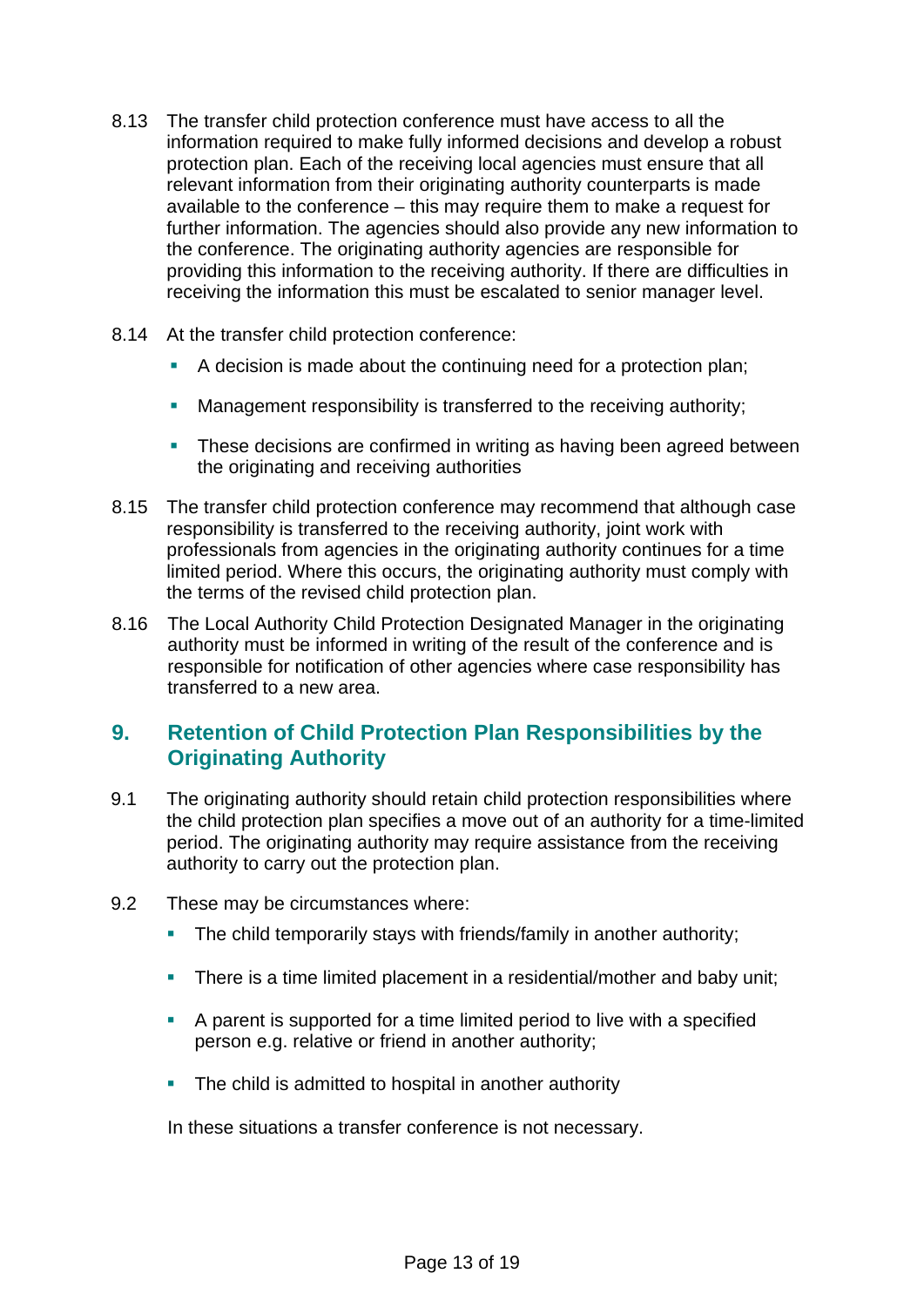- 9.3 The originating authority should also retain child protection responsibilities when a family moves so frequently that the child's welfare cannot be adequately monitored because of the continuing disruption to service provision and information transfer. The vulnerability of children in these circumstances can be acute, requiring astute collaboration between authorities in taking necessary action.
- 9.4 In this situation, the originating authority should retain child protection responsibility but should share information with the successive host authorities and receive new information and assistance from the receiving authorities to carry out the protection plan.
- 9.5 Whenever one of the above circumstances applies, the lead first line manager/social worker in the originating authority must:
	- Agree with the LA children's social care first line manager in the receiving authority that it is in the best interests of the child for the originating authority to retain case responsibility; and, as such, the receiving authority will act as the host authority for the period the child continues to reside there;
	- **Inform the Designated Managers for Child Protection in both authorities** that the originating authority will retain case responsibility;
	- **Provide the host authority with written information on the child and the** protection plan and the level of participation required of their receiving children's social care services and other agencies in implementing the plan;
	- Request that the child is added to the receiving authority's list of children subject of child protection plans, in a temporary category;
	- Make contact with agencies in the host authority to ensure that the level and type of service being/to be provided satisfies the requirements of the protection plan.
- 9.6 Both LA children's social care first line managers must:
	- Confirm in writing their agreement to case responsibility being retained by the originating authority for a specific period, including the dates for the period;
	- **Ensure that the arrangements made satisfy the requirements of the** protection plan.
- 9.7 Any disagreement which cannot be resolved must be immediately escalated to senior management level in Children's Social Care who will determine case responsibility with their counterpart in the other Local Authority and in consultation with their Designated Child Protection Manager. The originating authority retains responsibility until agreement is secured.
- 9.8 The Designated Manager for Child Protection of the receiving authority will place the child's name temporarily on the list of children with protection plans, and monitor the child's continuation on the list.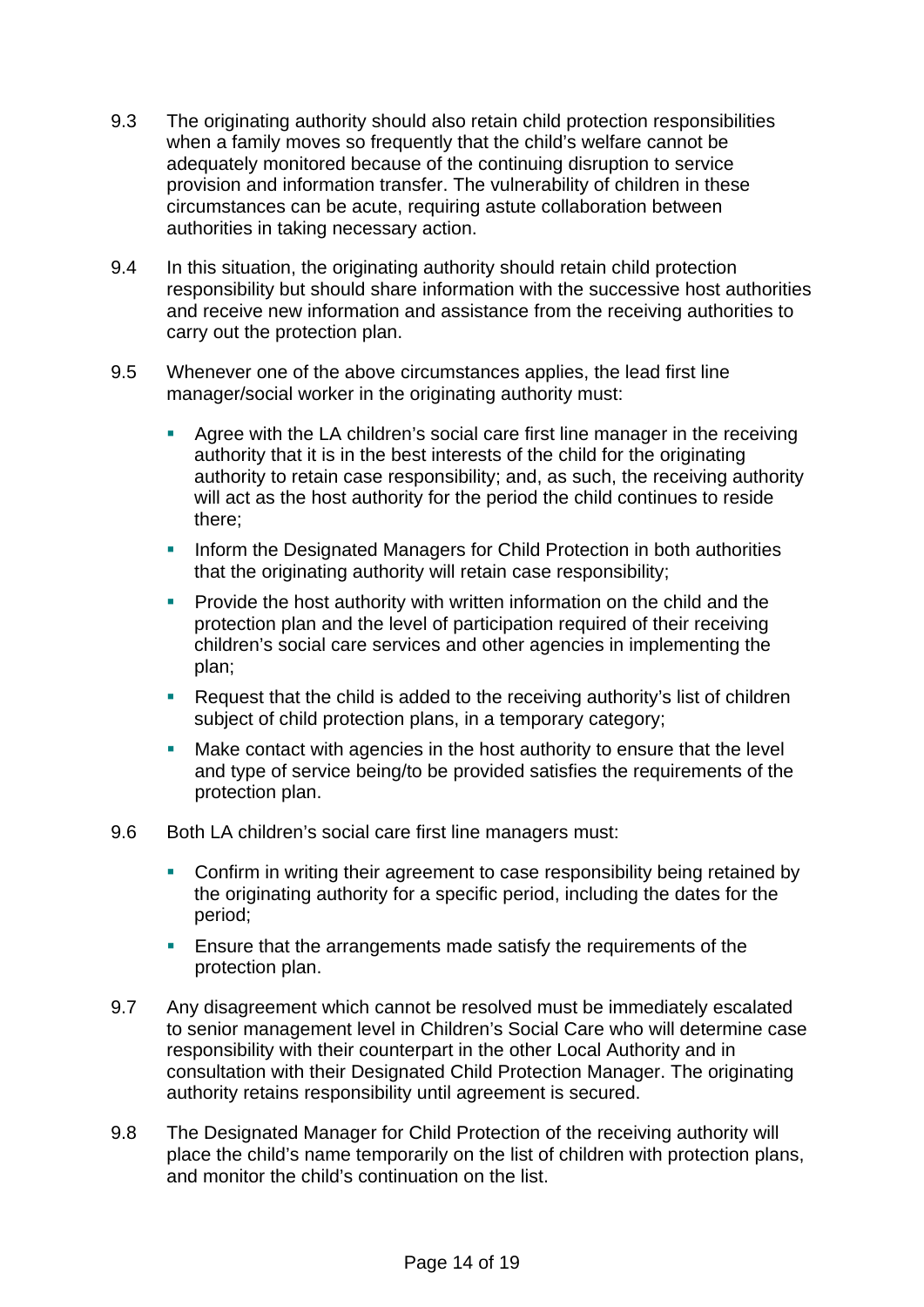### **10. Transfer of a Child in Need in receipt of services from the originating authority (not looked after or subject of a child protection plan)**

- 10.1 This section covers children who move between local authority areas while receiving Child in Need services from the originating authority.
- 10.2 In these cases, it is normally advisable that assessments, enquiries or particular pieces of work or treatment are concluded before transfer of case responsibility takes place. This ensures that services are working together to limit the extent to which children and families are exposed to having to repeat their stories and repeat work to overcome child protection concerns.

#### **Children's Social Care Responsibility**

- 10.3 Where a child and/or family in receipt of Children's social care services move to another authority, it is the responsibility of the originating authority to notify the receiving authority in writing of their circumstances and any ongoing need for services.
- 10.4 In response to notification by the originating authority of an ongoing need for services, the receiving Children's social care authority should undertake an assessment of need, and make a decision on the child and family's eligibility for service provision within one calendar month of the notification of the move (or later if agreed).
- 10.5 The originating authority may retain case responsibility for a limited period unless a professional decision is taken to close the case or the receiving authority agree in writing to provide a service prior to this date.
- 10.6 If the receiving authority does not agree to provide a service, the originating authority may retain case responsibility for a limited period, and make representation to challenge the decision to a senior manager if this is felt to be required.

#### **Exceptional arrangements**

- 10.7 Exceptions to the transfer of case responsibility may be made when
	- The originating authority is providing a time limited service which requires consistent professional input;
	- The originating authority is completing an assessment
	- The family moves so frequently that transfer of case responsibility would be likely to disrupt service provision, information gathering and/or monitoring of the child's welfare; or
	- The originating authority is providing a specified package of support such as housing/subsistence for a defined period (e.g. family are 'over stayers' within the terms of immigration legislation or subject to benefit/housing restrictions under 'habitual residence' regulations, or are housed by LA children's social care, having being deemed 'intentionally homeless');

In these situations case responsibility will remain with the originating authority.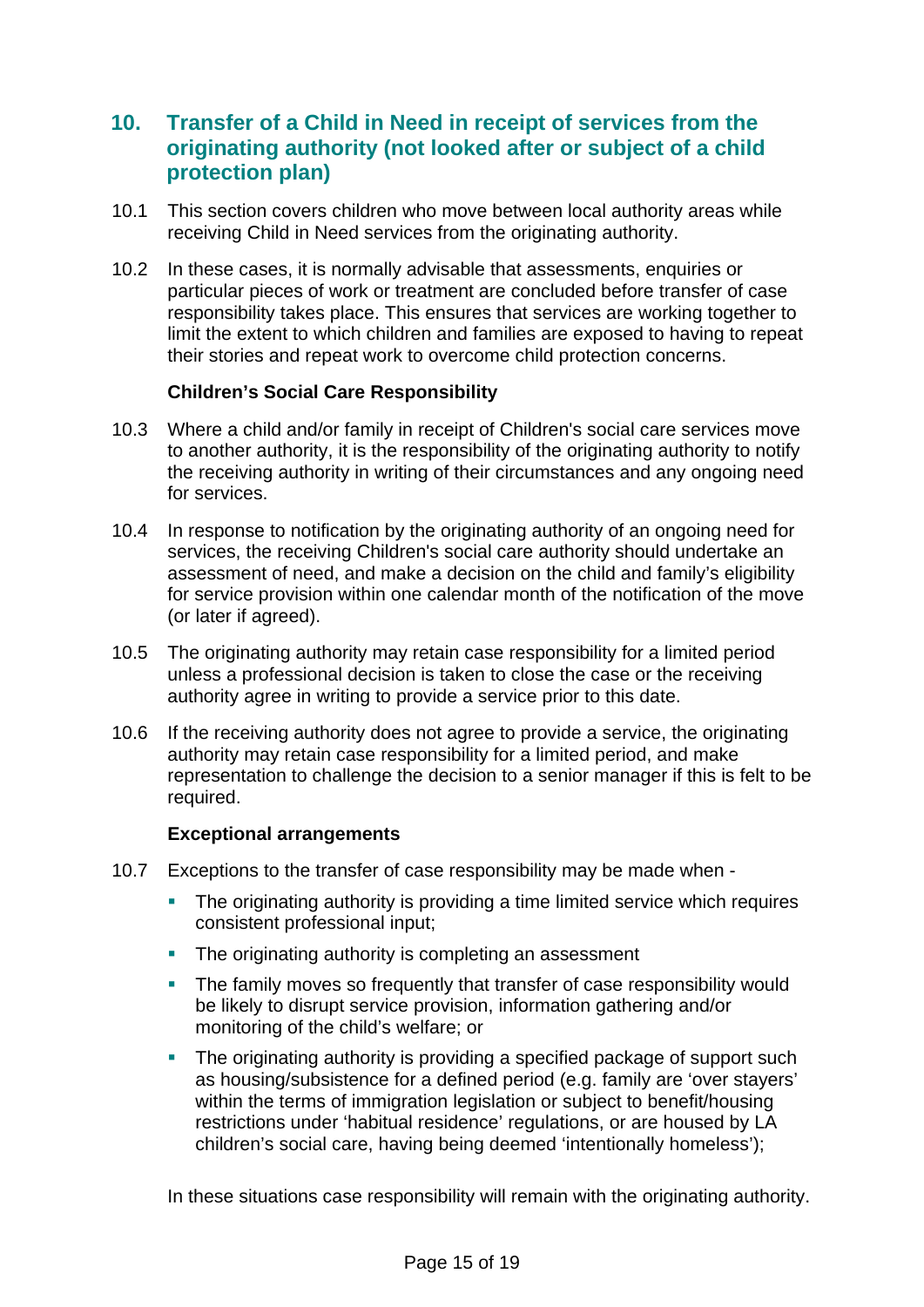- 10.8 The originating authority must provide a copy of the child in need plan which includes an intention to continue to offer a service for a defined period in excess of one month e.g. subsistence payments, housing costs, completion of a an assessment. In this situation the originating authority retains responsibility for the funding of the services set out in the child in need plan until such time as the need is no longer required.
- 10.9 The receiving authority may assume responsibility for the provision of the service, in which case the originating authority will meet the costs in full.
- 10.10 The responsibility for any child protection enquiries that may arise are set out in Section 11 below. The authority where the child is resident are responsible for undertaking enquiries that arise within their area but may agree that they be undertaken by the originating authority where they continue to hold case responsibility.

#### **Information Sharing**

- 10.11 Where a child in need is receiving services, but is not looked after or subject of a protection plan, the originating authority must (in addition to informing relevant agencies in the originating authority) inform the receiving authority in writing of the plan, with intended date of move and details of the child's identified needs.
- 10.12 Parental consent is required to share information in this situation and if this is not granted the first line manager must consider whether grounds exist to share information without consent. The rest of this section is then dependent on consent having been given or refusal set aside.
- 10.13 If the originating authority was unaware of the move before it occurred, the notification must occur within one working day following its discovery.
- 10.14 The receiving authority holds the responsibility for seeking full information from the originating authority, including information from other agencies where appropriate. It is the responsibility of health and education authorities in the originating authority to provide information to their colleagues in the receiving authority. The receiving agencies are responsible for requesting the information in writing and the originating agencies are responsible for providing it.
- 10.15 Where a housing authority has been involved in the move of the child/ren and family, the originating housing authority must inform the originating and receiving LA children's social care services and Clinical Commissioning Groups of the move.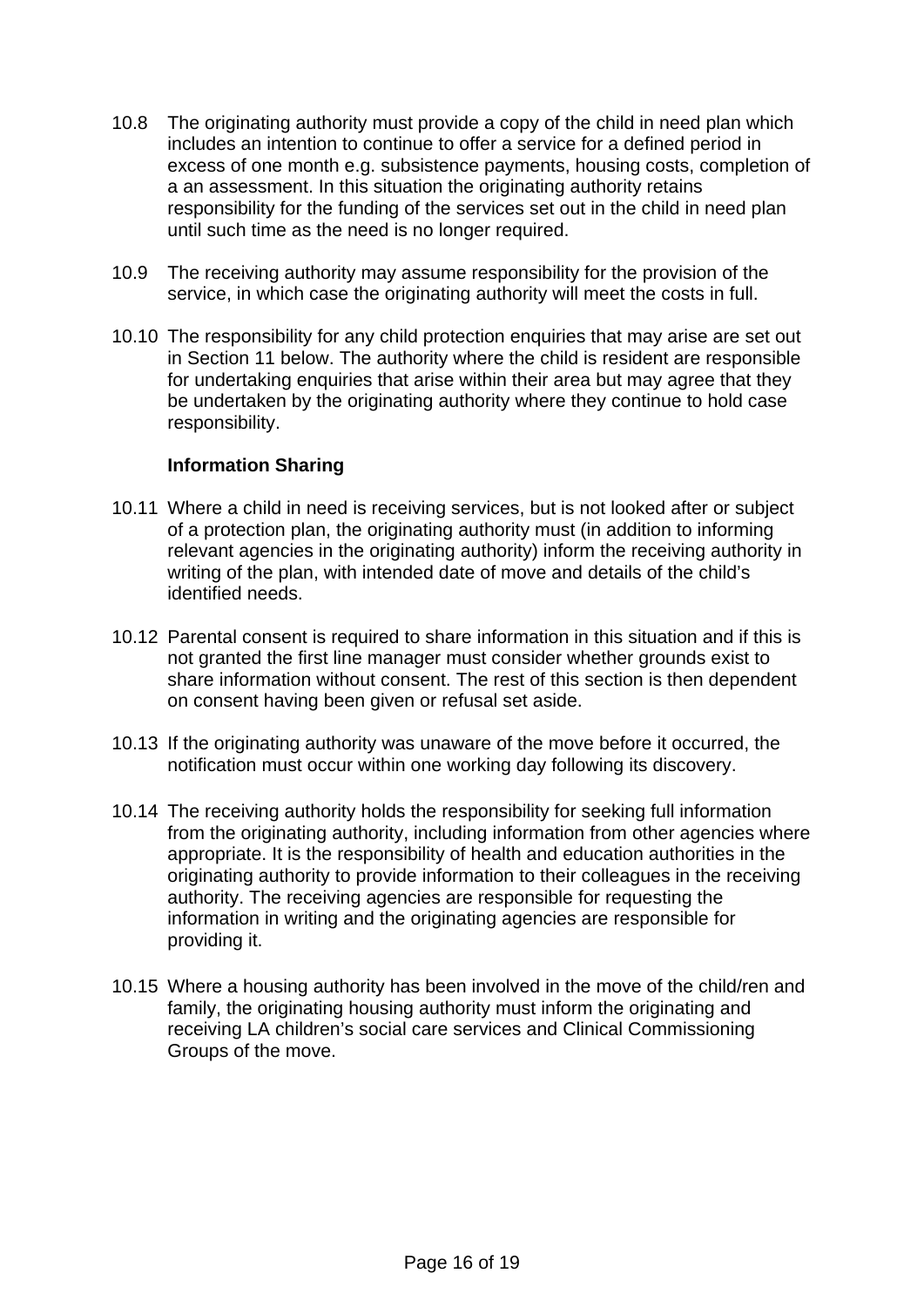# **11. Inter-Authority Arrangements for Child Protection Enquiries**

11.1 A local authority has a lawful responsibility to cause Section 47 Enquiries to be made regarding suspected or actual significant harm to a child who lives or is found in its area, subject to the following provisions.

#### **Definition of 'home' and 'host' authority**

11.2 In the following paragraphs, the term 'home authority' refers to the authority holding case responsibility, or, if the child is not on active caseload to Children's Social Care, the authority where the child is living. The term 'host authority' refers to the authority where a child may be found, is visiting for a short break or in receipt of specified services (e.g. education). The home or host authority could also be an 'originating' or 'receiving in' authority.

#### **Determining Responsibility**

- 11.3 In situations where the child is found, staying in or receiving a service from a host authority, it is not always clear who is responsible for protecting the child and conducting enquiries. For example:
	- A child found in one authority but subject to a protection plan in another authority;
	- A looked after child placed in another local authority;
	- A child attending a boarding school in another area;
	- A child receiving in-patient treatment in another area;
	- A family currently receiving services from another local authority;
	- A child staying temporarily in the area but whose family remains in the home authority;
	- A family who have moved into the area, but where another authority retains case responsibility temporarily;
	- A child suspected of being abused by a paedophile operating in the host authority.
- 11.4 Where more than one authority is involved with the child, the LA Children's Social Care responsibility for the enquiries will depend on whether the allegations or concerns arise in relation to the child's circumstances within their home or authority or within their host authority.
- 11.5 The following should always be applied:
	- Immediate and full consultation and co-operation between both host and home authorities, with both involved in the planning and undertaking of enquiries;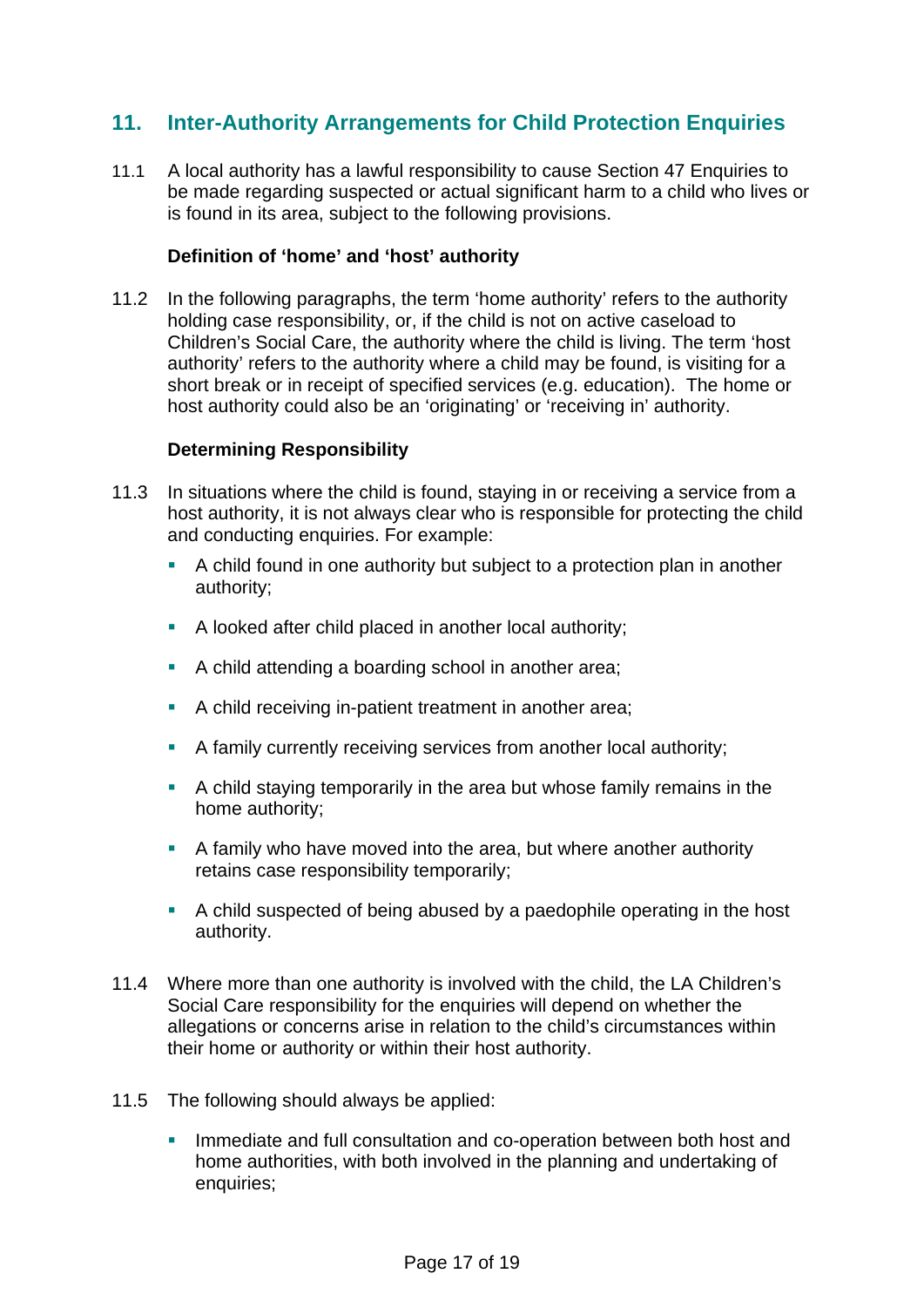- **Case responsibility for the child rests with the home authority;**
- **Any emergency action should be taken by the host authority unless** agreement is reached between authorities for the home authority to take alternative action;
- Where concerns arise in relation to the child's home circumstances, the home authority will be responsible;
- If concerns arise in relation to safe parenting (e.g. where parents are visiting a child in hospital, residential or boarding school) the home authority is responsible;
- Where concerns arise in relation to the child's circumstances within the host authority (e.g. abuse in school or placement) the host LA Children's Social Care will lead the enquiry, liaising closely with the home authority and involving them in undertaking aspects of the enquiry as appropriate;
- Where emergencies and enquiries are dealt with by the host authority, responsibility for the child will revert to the home authority immediately thereafter. The home authority will also be responsible for the provision of any form of foster or residential care or other services to ensure the protection of a child found in a host authority. The welfare of the child will be the paramount consideration in this determination;
- Negotiations about responsibility must not cause delay in urgent situations.
- 11.6 There must be immediate contact between home and host authorities initiated by the authority which receives the referral. They must agree:
	- Any need for urgent action and enquiries and who will take responsibility for this in accordance with the above principles;
	- **Responsibility and plans for strategy discussions/meetings;**
	- Responsibility for liaison with other agencies.
- 11.7 Strategy Meetings/Discussions should take place within the timescales set generally and in accordance with local delegations. Decisions and responsibilities for any action must be providing in writing to a named manager in both authorities.

#### **Allegations against a Person in a Position of Trust**

- 11.8 Where allegations or concerns about a placement, or other person in a position of trust, are the subject of enquiries, the "Cross Border guidance for the Management of Allegations should be followed.
- 11.9 In addition to the child/ren subject to the immediate enquiries, consideration must also be given to: